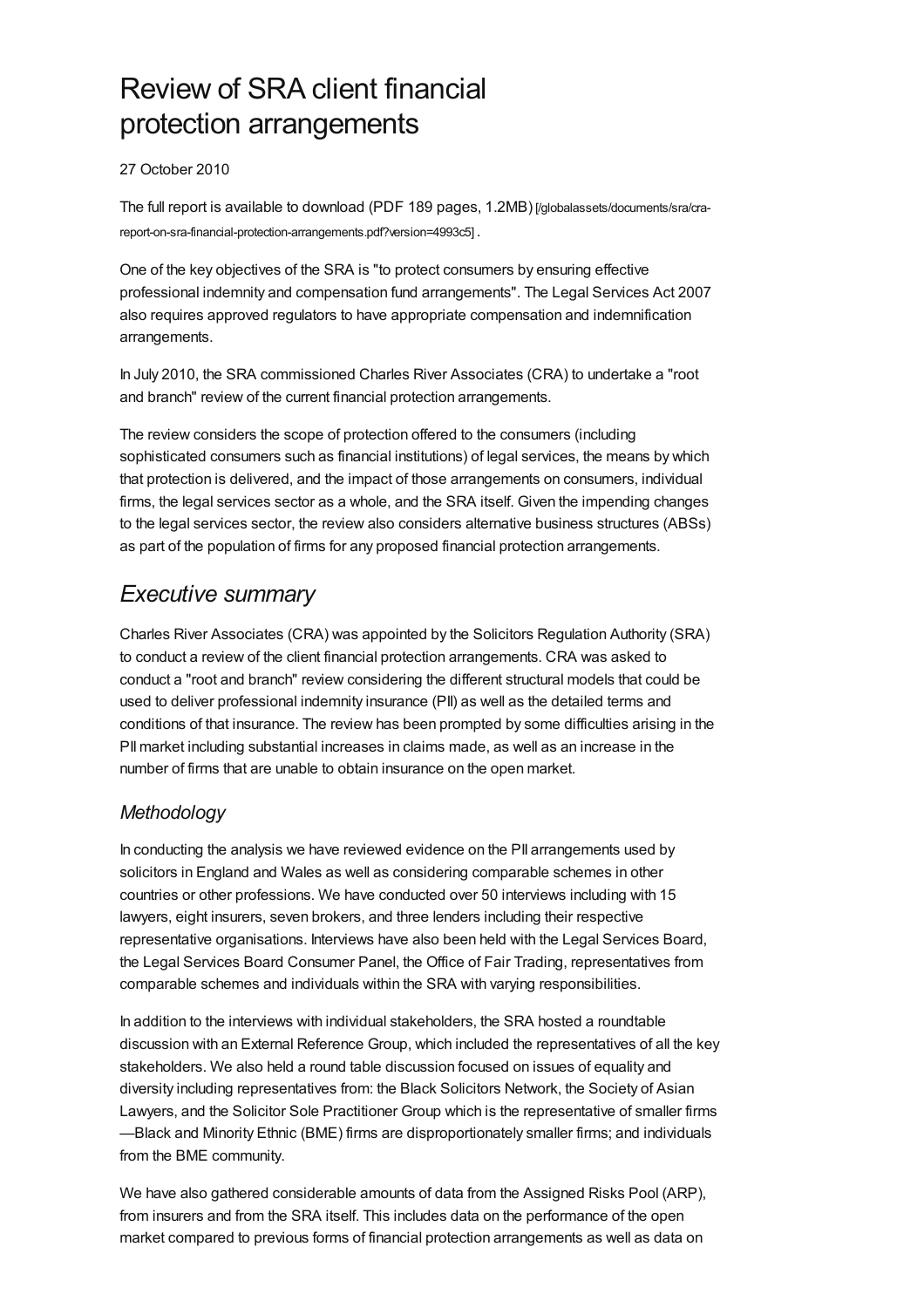# *The objective and the assessment criteria*

The first task was to set out the objective of the scheme as a whole and the criteria for assessing different models of financial protection. This was based on an examination of the SRA's regulatory objectives, principles behind comparable financial protection arrangements and evidence on market failures.

The evidence on market failure indicates that there is a need to protect clients who are unable to assess the quality of their legal advisers as well as intervention being needed because of the potential for damage to the industry's collective reputation. We have also identified evidence of market and regulatory failures in respect of the conveyancing process (responsible for around 50 per cent of claims) and strongly recommend that the SRA investigate the conveyancing process more generally in order to assess whether more stringent regulation of the process is required.

There is also concern regarding regulatory failure in respect of setting the boundary of regulation both in respect of those firms that are allowed into the profession as well as the time taken to force firms out of the profession.

Given the market failures identified, the lessons from other jurisdictions, following discussions with the SRA Steering Group, and in the light of the SRA regulatory objectives, it was agreed that:

- The primary objective of the scheme is to protect clients from financial loss caused by impropriety by firms, such as negligence, dishonesty and insolvency;1 [\[#n1\]](#page-12-0) and
- A secondary objective is to protect the reputation of the profession from the actions of individual solicitors.

With agreement from the SRA Steering Group, we have set out eight principles for the assessment criteria against which a system of financial compensation should be examined:

- Principle 1: The scheme should provide a fair, transparent and accessible system enabling those covered by the scheme who have suffered loss as a result of breach of duty by a law firm to be promptly and properly compensated.
- Principle 2: The scheme should be the minimum necessary to meet its objective and cost effective in providing client protection in the most efficient manner including the transition from the existing system of protection.
- Principle 3: The scheme should encourage competition between different legal services providers and allow new entry and innovation in new business models (i.e. alternative business structures).
- Principle 4: The scheme should encourage an independent, strong, diverse and effective legal profession.
- Principle 5: The scheme should be targeted, intervening only where there are clear problems that need to be resolved.
- Principle 6: The scheme should seek to avoid unintended consequences in terms of the impact on law firms, clients, insurers or the wider regulated community.
- Principle 7: The scheme should support, but not replace, regulatory supervision regarding professional standards.
- Principle 8: The scheme should provide appropriate incentives for lawyers to undertake risk management by incorporating an element of polluter pays into the scheme design.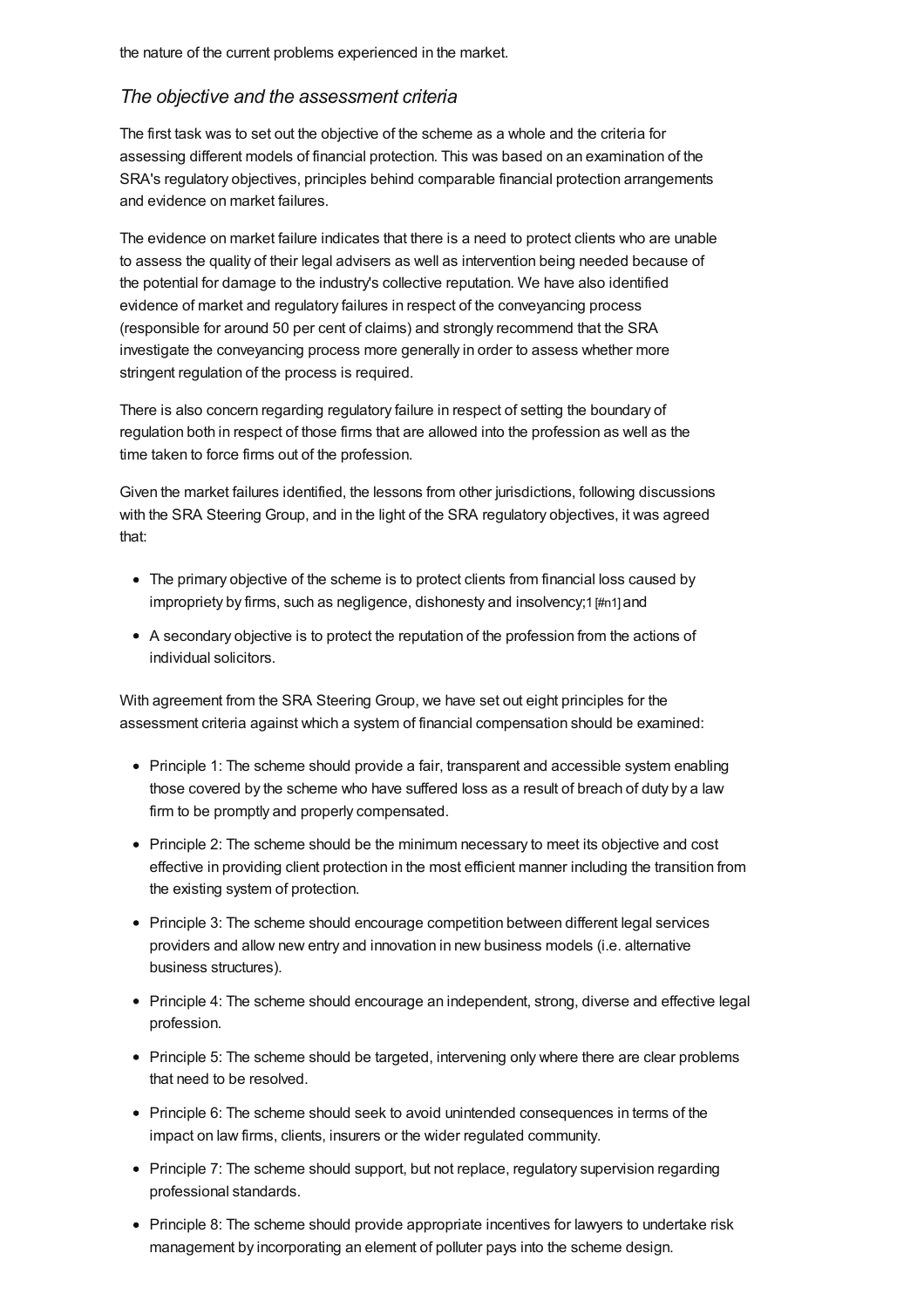The criteria set out are then used to assess different potential models that could be used for the delivery of insurance. A high level application of these principles implies that:

- There is no justification for intervening in the market where clients are able to protect themselves. Where clients do not suffer from asymmetric information, the market should result in high quality provision of services. Given legal services are often a repeat purchase for sophisticated clients, corporate clients should be responsible for ensuring their legal service provider has appropriate insurance. This is consistent with the approach taken in other industries and by the Office for Legal Complaints. The definition of "individuals" who should be protected can draw from similar situations.
- We can discount a completely unregulated open market solution. In an unregulated market, many legal services firms will purchase their own insurance (it is even possible that some consumers might purchase insurance). However, some solicitors will not purchase insurance and there may be a danger that the terms and conditions of the insurance do not adequately protect consumers. This was the case in the market prior to regulation in 1976. Following discussions with the SRA Steering Group, it was identified that models that fail to deliver protection to individual clients would be considered unacceptable as they fail to meet the SRA's regulatory objectives. Given a need to ensure a minimum level of provision and that insurance based models cannot insure dishonesty of sole practitioners, a client safety net (such as the Compensation Fund) is also required.

# *Range of possible models*

The next step was to set out the range of possible models that could be used for the delivery of insurance. Using information from previous schemes in England and Wales and comparable schemes in other countries or professions we have set out the range of models that are, or have been, used in different areas: 2 [\[#n2\]](#page-12-1)

- **Open market/qualifying insurers** Under this model the legal profession is required to purchase insurance but this is provided through competing insurers. This approach is the most common model currently in place and is used by solicitors in Ireland, RICS, FSA, ICAEW and ACCA as well as being the current model used for England and Wales;
- **Master Policy** Under this model, a single insurance policy is agreed that must be used by the profession for the compulsory arrangements. The Master Policy would be underwritten by (multiple) insurers. This is in place for Scotland and the CLC as well as previously being used for England and Wales; and
- **Industry self insurance** Under this model, there is a single fund that must be used by the profession for the compulsory arrangements. The fund is underwritten by the profession i.e. collectively the profession is both insurer and insured. This was in place through the Solicitors Indemnity Fund (SIF) previously used in England and Wales and a model of this kind was previously used by RICS.

In the case of the open market arrangements, there may be a use of a safety net for firms that do not purchase insurance from the open market—the ARP. Some open market arrangements have an ARP (RICS, ICAEW, Ireland as well as England and Wales) and some do not (ACCA and FSA).3 [\[#n3\]](#page-12-2) We first considered the type of model and then assessed issues specific to an ARP.

# *Model assessment*

In keeping with the approach that regulatory intervention is only required if there is evidence of a market failure in the delivery of insurance, the burden of proof sits with the alternative models to be demonstrably better than the open market, for intervention away from the open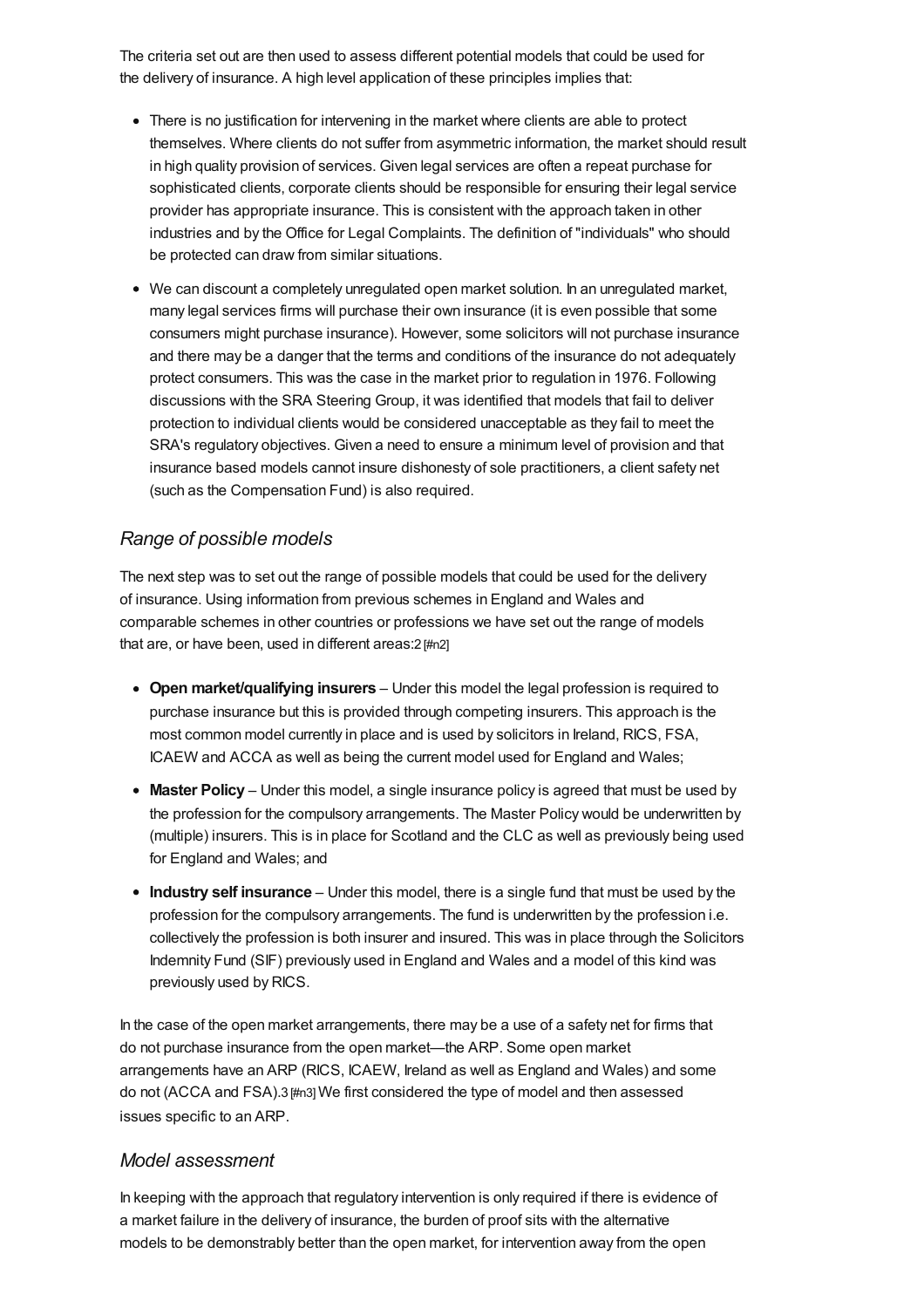#### **There is strong evidence that the open market model should be retained.**

**Cost effective (level of premiums):** The average cost of insurance under the open market (including the ARP) has been around 1.4 per cent of gross fees in comparison to 2.2 per cent under the Master Policy and 3 per cent under SIF. Over the period 2000/01-2008/09, this implies that the open market has saved the profession around £1.1 billion compared to the Master Policy and £2.1 billion compared to SIF.

**Cost effective (variation in premiums):** Although there may be a theoretical advantage from a model of self insurance being able to smooth premiums over the cycle, in practice SIF was not able to achieve this. Further, SIF made mistakes of under-pricing and the profession had to suddenly pay for this mistake.Under industry self insurance, the profession would face a risk of similar pricing mistakes. The risk of this was one of the reasons that a similar model in RICS was replaced by the open market. There is also no evidence that the Master Policy in Scotland has been less volatile than the open market in England and Wales.

**Risk management:** Prices under the open market have been set with reference to a wider range of rating factors than under SIF or the Master Policy. While this does involve the profession providing additional information, it ensures that prices are appropriately matched to risk. Indeed, under SIF, one and two partner firms paid around 22 per cent of contributions but represented 34 per cent the value of claims, whereas firms with 11 partners or more paid 35 per cent of contributions and represented 27 per cent of the value of claims. Such crosssubsidies are economically inefficient and distort competition in the legal market. Cross subsidies are driven out by a competitive insurance market (also leading low risk small firms to gain in comparison to high risk small firms). In addition, the open market can sharpen incentives for risk management by refusing cover for firms.

**Targeted:** The open market currently provides insurance to around 97 per cent of all firms and 95 per cent of sole practitioners. The reintroduction of a Master Policy or industry self insurance because of a concern about the firms that are not covered by the open market does not satisfy the requirement that intervention be targeted. Even a Master Policy or industry self insurance focused on sole practitioners alone would fail this test.

**Competition (static):** Competition between lawyers may be distorted under the Master Policy or industry self insurance because this limits their choice of insurance to one source. Master Policies appear to be most appropriately used where there are relatively low values of premiums for relatively few, reasonably-homogeneous firms—not the characteristics seen in England and Wales. England and Wales has premiums of more than 10 times that of Scotland and around 100 times that of the CLC with similar ratios with respect to the number of people in the respective professions. Similarly, England and Wales has greater diversity in terms of firm size compared to Scotland and greater diversity of work compared to the CLC.

**Competition (dynamic):** The open market retains the necessary flexibility to deal with new entry by ABSs whereas the Master Policy or industry self insurance may lack this flexibility. This could have particularly detrimental consequence for small firms that wish to exploit the use of ABSs but would face additional costs of obtaining multiple insurance policies where they can currently extend a single policy to obtain additional cover.

**Equality and diversity:** There is a greater proportion of BME firms in the ARP (28 per cent) than in the profession as a whole (11 per cent). This implies that where there is only the open market with no insurer of last resort there is a risk of some BME firms failing to obtain cover and therefore a detrimental equality impact could arise. All other models (open market with insurer of last resort/ARP, Master Policy, industry self insurance) would retain the ability of all BME firms to obtain insurance. No other equality concerns have been identified with respect to model choice.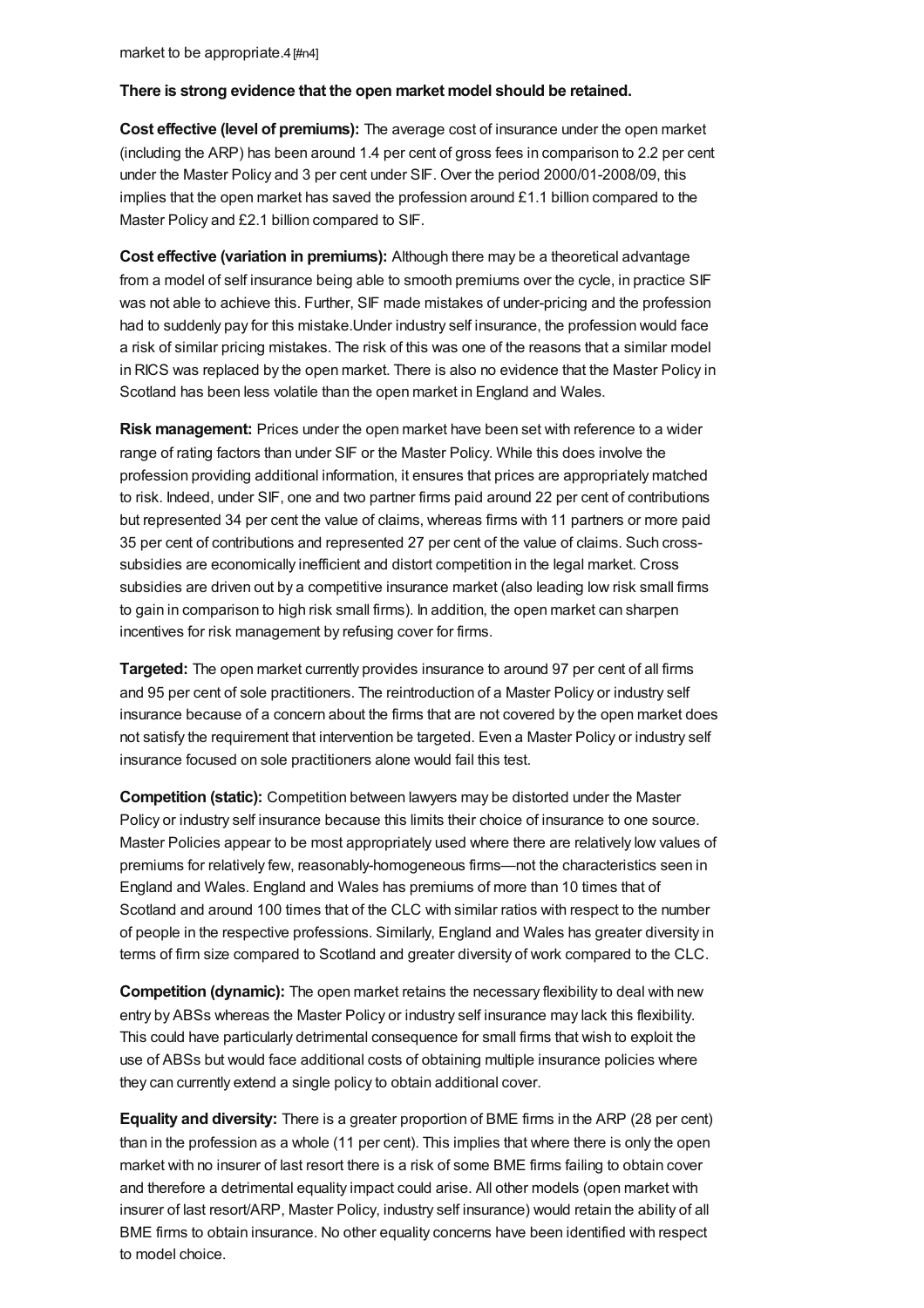**Regulatory supervision (setting the boundary):** As with the equality and diversity concern, if regulators are to set the regulatory boundary this means that the open market with no insurer of last resort would not meet this principle. As noted, there are concerns of regulatory failure with respect to where this boundary is currently set.

**Regulatory supervision (revelation of information):** Due to being on risk for run-off (for which currently insurers may not be paid), insurers have an incentive to not report firms to the SRA where they suspect dishonesty. The incentive to report is greater for the Master Policy (unless insurers plan to exit the market entirely) and for industry self insurance (where they continue to face the risk each year). Currently there is little evidence that insurers do report dishonest firms although the SRA has acknowledged that it has not had the necessary infrastructure in place to facilitate this.

**Fair, transparent and accessible:** We have only weak evidence available on the time taken to deal with claims by the different models. It does not suggest that alternative models deal with claims faster than the open market.

**Unintended consequences:** If there is a "market-wide-insurance-cycle" distinct from a "solicitors-PII-insurance-cycle", it is possible that an event in an unrelated insurance market could lead to the withdrawal of capacity for solicitors PIImarket leading some firms to be unable to obtain cover. There is weak evidence on this arising generally (events specific to solicitors PII are the cause of the current increase in the size of the ARP).

Overall, as summarised in Figure 1, the open market model dominates the Master Policy or industry self insurance. However, there are some criteria where there are concerns regarding the open market specifically related to regulatory supervision regarding setting of the boundary, revelation of information to regulators, and equality issues. Each of these have important interactions with the ARP and particular terms and conditions (see below).

Given all of the evidence summarised above we recommend that the open market model be retained in preference to the Master Policy or industry self insurance.

Since we do not recommend a movement away from the current position of using the open market, there is no economic impact from our recommendation. Similarly there is no impact from an equality and diversity perspective.

|                                              | Open market                                                     | Open market<br>and ARP                                                   | Master policy                                               | Industry self<br>insurance                                        |
|----------------------------------------------|-----------------------------------------------------------------|--------------------------------------------------------------------------|-------------------------------------------------------------|-------------------------------------------------------------------|
| Examples                                     | Ireland<br>(2009/10),<br>FSA, ACCA                              | SRA (2000 to<br>date), Ireland<br>(excluding<br>2009/10).<br>RICS, ICAEW | SRA (1987-<br>2000), Scotland,<br><b>CLC</b>                | SRA (1976-<br>1987), RICS (pre<br>1996)                           |
| Cost effective<br>(level of<br>premiums)     | $^{+++}$<br>$(1.4\%$ gross<br>fees as per<br>current<br>market) | $^{+++}$<br>$(1.4\%$ gross<br>fees)                                      | $^{+++}$<br>$(2.2%$ gross<br>fees)                          | $^{+++}$<br>$(3.0\%$ gross<br>fees)                               |
| Cost effective<br>(variation in<br>premiums) | $^{+++}$<br>(based on<br>current<br>market)                     | $^{+++}$<br>(low volatility)                                             | $++$<br>(based on<br>comparison with<br>Scotland)           | $\ddot{}$<br>(high volatility)                                    |
| <b>Risk</b><br>Management                    | $^{+++}$<br>(Premiums are<br>risk reflective<br>and cover can   | $++$<br>(Premiums are<br>risk reflective<br>but cover can                | ÷.<br>(premiums set<br>on few criteria.<br>cover can not be | $\ddot{}$<br>(evidence of<br>cross-subsidies,<br>cover can not be |

#### *Figure 1: Comparison of models against assessment criteria*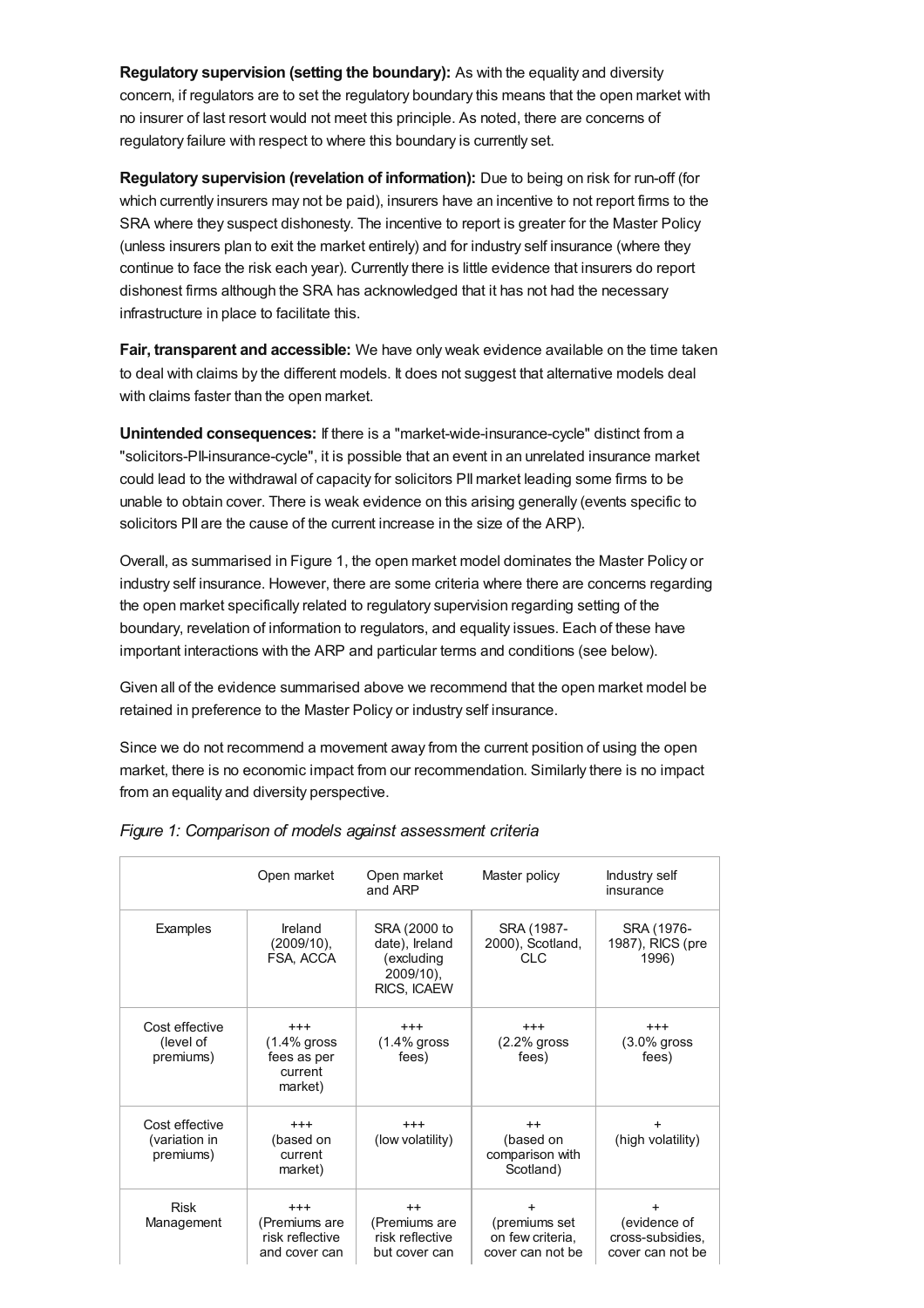|                                                                                          | be withdrawn)                                                              | not be<br>withdrawn)                                                        | withdrawn)                                                                    | withdrawn)                                                                      |
|------------------------------------------------------------------------------------------|----------------------------------------------------------------------------|-----------------------------------------------------------------------------|-------------------------------------------------------------------------------|---------------------------------------------------------------------------------|
| Competition<br>between lawyers<br>- static                                               | $^{+++}$<br>(lawyers free<br>to compete)                                   | $^{+++}$<br>(lawyers free to<br>compete)                                    | $++$<br>(competition may<br>be distorted as<br>heterogeneous<br>profession)   | $++$<br>(competition may<br>be distorted as<br>heterogeneous<br>profession)     |
| Competition<br>between lawyers<br>- dynamic                                              | $^{+++}$<br>(lawyers free<br>to innovate)                                  | $^{+++}$<br>(lawyers free to<br>innovate)                                   | $++$<br>(possible<br>restriction of<br>ABS <sub>s</sub> )                     | $++$<br>(possible<br>restriction of<br>ABS <sub>s</sub> )                       |
| Targeted                                                                                 | $^{+++}$<br>(allows<br>competitive<br>insurance<br>market)                 | $^{+++}$<br>(allows<br>competitive<br>insurance<br>market)                  | (disproportionate<br>when 97% of<br>firms are<br>currently served)            | $\ddot{}$<br>(disproportionate<br>when 97% of<br>firms are<br>currently served) |
| Equality and<br>diversity need to<br>be maintained                                       | $++$<br>(some firms<br>excluded)                                           | $^{++}$<br>(all firms<br>allowed in the<br>market)                          | $^{+++}$<br>(all firms allowed<br>in the market)                              | $^{+++}$<br>(all firms allowed<br>in the market)                                |
| Regulatory<br>supervision -<br>setting boundary                                          | $++$<br>(insurers may<br>set boundary)                                     | $+++$<br>(regulators set<br>boundary)                                       | $+++$<br>(regulators set<br>boundary)                                         | $+++$<br>(regulators set<br>boundary)                                           |
| Regulatory<br>supervision -<br>aligning<br>incentives on<br>revelation of<br>information | $\ddot{}$<br>(possible<br>misalignment)                                    | $\ddot{}$<br>(possible<br>misalignment)                                     | $++$<br>(alignment of<br>incentives except<br>for firms that<br>plan to exit) | $++$<br>(alignment of<br>incentives)                                            |
| Efficient in<br>providing<br>compensation -<br>weak evidence                             | $^{+++}$<br>(based on<br>current model)                                    | $+++$<br>(faster at<br>dealing with<br>claims)                              | $++$<br>(slower at<br>dealing with<br>claims)                                 | $^{++}$<br>(slower at<br>dealing with<br>claims)                                |
| Unintended<br>consequences -<br>weak evidence                                            | $^{++}$<br>(possible<br>withdrawal of<br>cover from<br>external<br>events) | $^{++}$<br>(possible)<br>withdrawal of<br>cover from<br>external<br>events) | $^{++}$<br>(possible<br>withdrawal of<br>cover from<br>external events)       | $^{+++}$<br>(cover<br>maintained<br>despite external<br>events)                 |

Source: CRA analysis. Note that "+++" (three plus signs) implies the best option for the criteria, "++" signs implies the second best option, and "+" implies the worst option.

# *Roles currently undertaken by the ARP*

The ARP is currently meeting a number of different roles including:

**Rehabilitation of firms in difficulty** - we have identified that £3.7 million worth of claims in 2008/09 were due to this role and that 26 firms have successfully returned to the commercial market. This is an upper bound estimate of the number of firms that will survive since in the past around half of firms that have remained in business 12 months after exiting the ARP have subsequently closed. Based on the 26 firms, this implies an average of around £140,000 per firm.

This role flows from the principle that the scheme encourage a diverse profession and that the regulator should set the boundary. It is therefore a regulatory, rather than economic, judgement as to whether the rehabilitation role should be retained. From an equality perspective, BME firms are no more likely to successfully exit than other firms, but BME firms are disproportionately represented in the ARP more generally.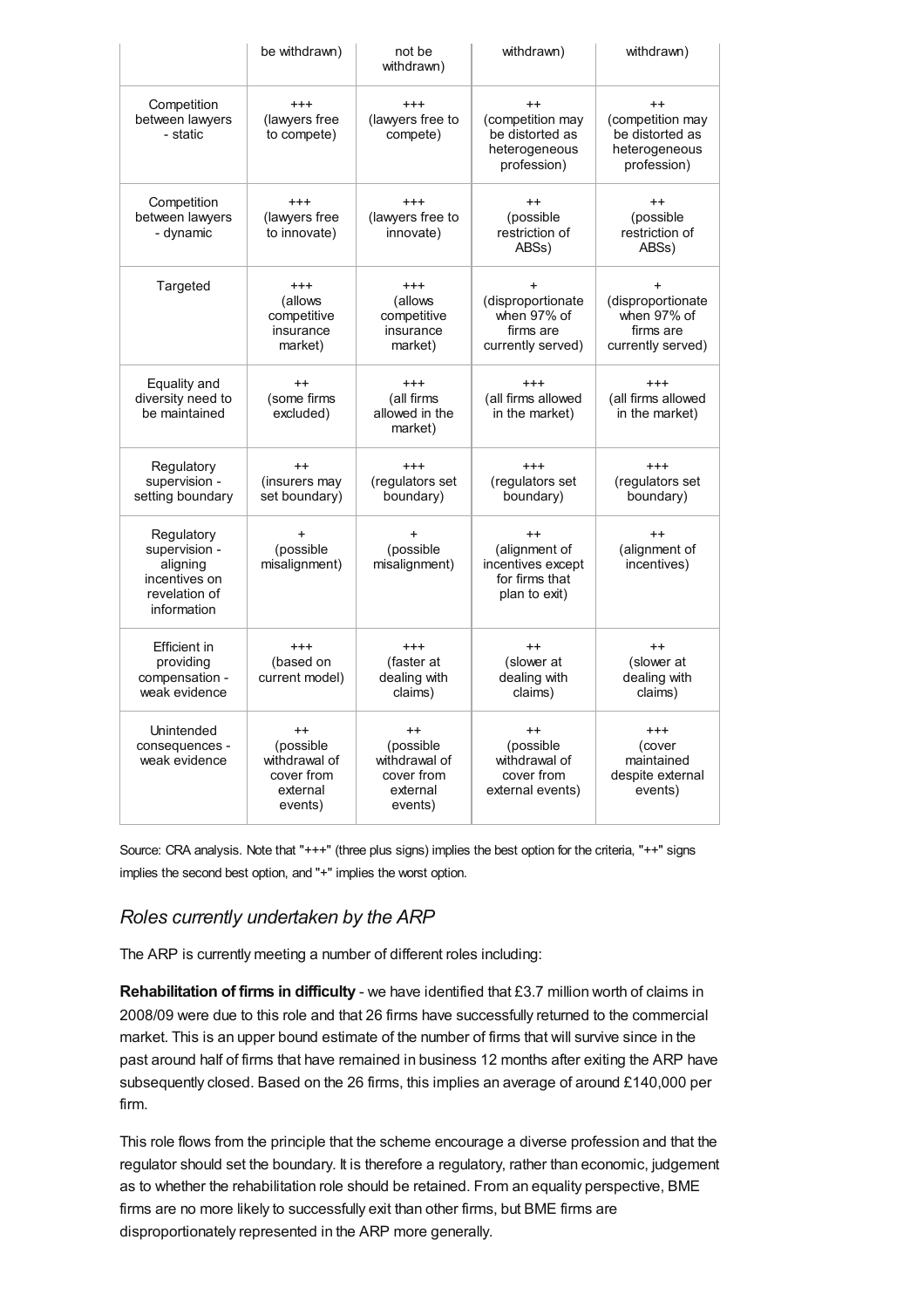**Temporary cover** — in 2009/10 around 340 firms were temporarily unable to obtain insurance due to the single renewal date. This is necessary only in so far as it overcomes an unintended consequence of the single renewal date (see below) and because of the rehabilitation role.

**Client protection fromfirms that do not comply with the regulation** — around £2.1 million of costs in 2008/09 relate to "non-applied" firms. In part this is linked to regulatory failure of allowing such firms to continue in business or failing to ensure that they have appropriate run-off cover when they close. We recommend that this role remains.

**Insurance due to misalignment of incentives** — costs of around £3.7 million in 2008/09 arise due to the misalignment of incentives related to insurers failing to reveal information to the regulator about dishonest firms.5 [\[#n5\]](#page-13-1) We set out a range of options leading to better incentive alignment through the imposition of financial consequences on insurers if there is evidence that they failed to report dishonest firms that subsequently enter the ARP.

**Orderly run-down and the insurer of last resort for firms that close down and enter run-off -** enabling an orderly run down is likely to limit the extent to which additional claims arise from dis-orderly run down. However, claims of around £33.6 million arise in the ARP due to the role of providing insurance for firms that close down and enter run-off. These claims represent claims that would have arisen even if firms in the ARP were not allowed to continue in work, if there were no firms that operated without insurance and if there was no misalignment of incentives between insurers and the SRA's regulatory oversight. The only way to prevent these claims from arising is to improve the quality of legal services including through more rigorous regulatory oversight.

# *Funding for the ARP*

It is important that firms that are in the ARP contribute to the costs of the ARP. Currently most firms in the ARP pay premiums of 27.5 per cent of gross fees. This acts as a strong incentive to avoid the ARP but brings concerns that it may have the effect of pushing firms towards failure to pay (or failure altogether) since they are not able to afford the premium. We recommend that individual underwriting is conducted (as with RICS and ICAEW). In as far as there are concerns from BME firms that they unfairly end up in the ARP, individual underwriting would alleviate some of their concerns.

We also recommend that firms within the ARP that do not pay premiums are shut down. We note that the inability to pay premiums raises questions about the financial viability of firms and calls into question whether this needs to be regulated more vigorously.

However, even if individual underwriting applies and all firms within the ARP pay their premium, a shortfall in funding the ARP is likely to remain. There are a variety of different options that could be used, each of which has advantages and disadvantages. We provide a summary of the issues in Table 1 below.

|                                               | Current model -<br>market share of<br>qualifying insurers                                    | Levy as<br>percentage of<br>premium                                              | Levy with risk<br>reflective<br>elements                                         | Levy as<br>fixed<br>premium      |
|-----------------------------------------------|----------------------------------------------------------------------------------------------|----------------------------------------------------------------------------------|----------------------------------------------------------------------------------|----------------------------------|
| Incentives for<br>law firms to<br>manage risk | Partially aligned with<br>risk management as<br>small firms are likely<br>to contribute more | Aligned with risk<br>management as<br>payments directly<br>linked to<br>premiums | Aligned with risk<br>management as<br>payments directly<br>linked to<br>premiums | Not linked<br>to risk of<br>firm |
| Avoidance                                     | Avoidance                                                                                    | Some avoidance                                                                   | No avoidance                                                                     | No                               |

### *Table 1: Assessment of alternative funding models of the ARP*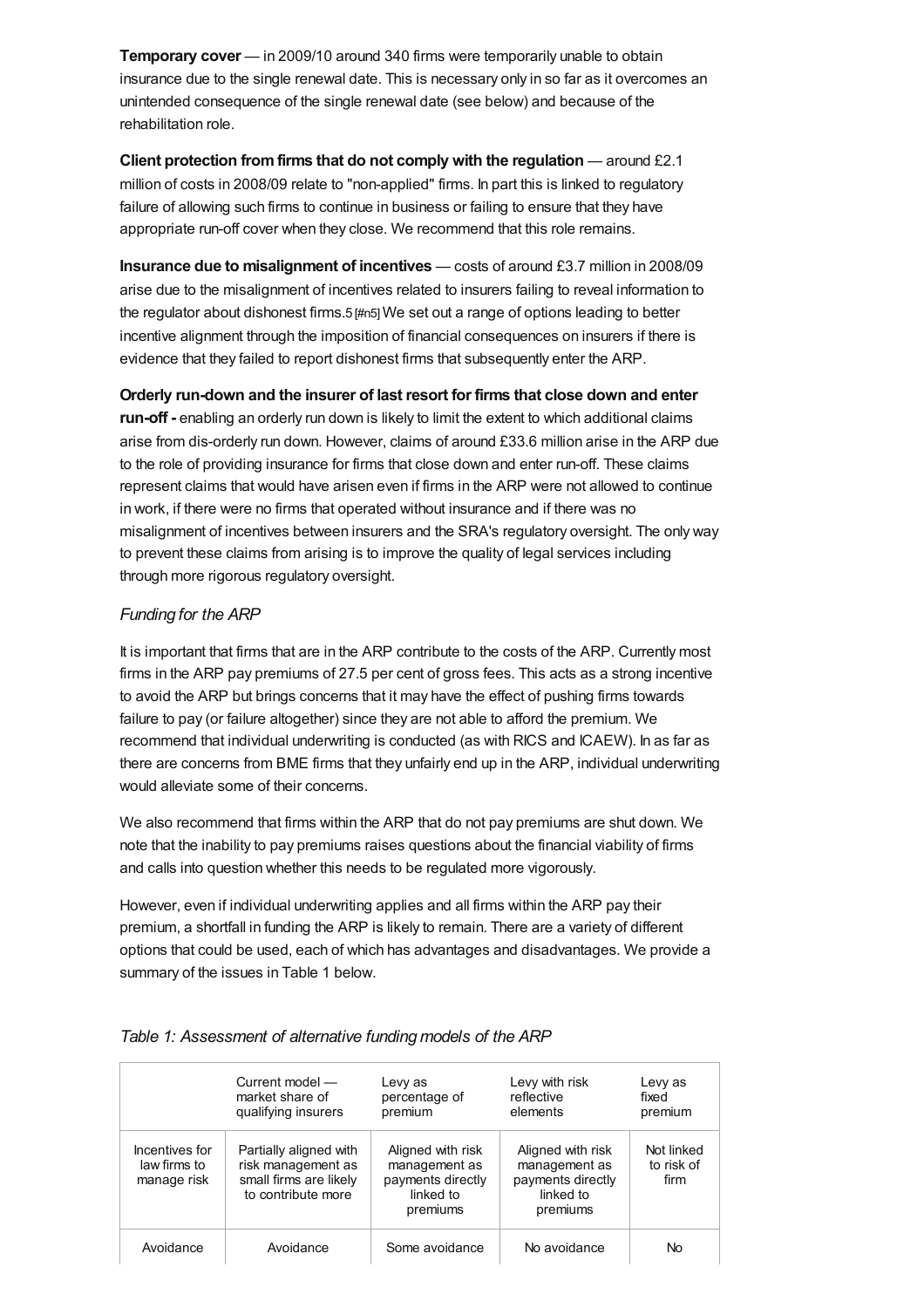| strategies                                                   | strategies arising<br>currently                                      | strategies may<br>arise                  | possible                                | avoidance<br>possible                      |
|--------------------------------------------------------------|----------------------------------------------------------------------|------------------------------------------|-----------------------------------------|--------------------------------------------|
| Administrative<br>costs                                      | Potential for multiple<br>unpredictable<br>payments from<br>insurers | Predictable<br>payments from<br>insurers | Predictable<br>payments from<br>lawyers | Predictable<br>payments<br>from<br>lawyers |
| Incentives for<br>insurers to<br>compete for<br>PII business | Reduced incentives                                                   | Incentives to<br>compete                 | Incentives to<br>compete                | <b>Incentives</b><br>to compete            |

#### Source: CRA analysis

Of the options set out, it appears as though a levy as a percentage of premiums or a levy with risk reflective elements would be most closely aligned to the principles.

# *Requiring insurers to face the run-off risk*

One option considered is that if firms can not obtain cover, they would be closed down and the previous insurer would be required to face the run-off risk. This may improve incentives to report firms to the SRA and reduce the overall costs of the ARP. However, we would expect it to lead to an increase in the number of non-applied firms, raise difficulties in enforcement and cause insurers to withdraw from serving firms most likely to enter run-off — mainly small firms (with implications for BME firms).

# *Terms and conditions*

As well as examining the models used to deliver insurance, we also consider the minimum terms and conditions (MTC). We recommend some of these should be changed. It is important to note that the changes apply only to the MTC. Lawyers and insurers remain free to adapt arrangements beyond the MTC and extend coverage where appropriate.

### *Client coverage*

Given that intervention is only required where there is evidence of market failures, we recommend that the MTC apply to individual clients leaving lawyers and insurers flexibility on the cover they seek for corporate clients. The impact of this is likely to be most clearly seen in the conveyancing market where we would expect to see:

- Lower premiums for firms that conduct no conveyancing estimated as 36 per cent of firms;
- Greater coverage for firms that conduct no conveyancing leading to an increase in the number of small firms (and BME firms) able to obtain cover in the open market;
- Voluntary purchase of lender cover by around 30-60 per cent of firms;
- A reduction in the number of firms that "dabble" in conveyancing;
- A reduction in the number of firms on lender panels—this would be expected to affect small firms in particular, but we note that lenders are already seeking to do this and therefore this would accelerate a pre-existing trend; and
- A reduction in the value of claims paid through the ARP (given that 85 per cent of ARP claims currently relate to conveyancing).

### *Single renewal date*

At present, all solicitors must renew their insurance on 1st October. This has arisen from history since both the previous Master Policy and then SIF had a single renewal date and this was maintained in the open market. We have found no evidence of a market failure for which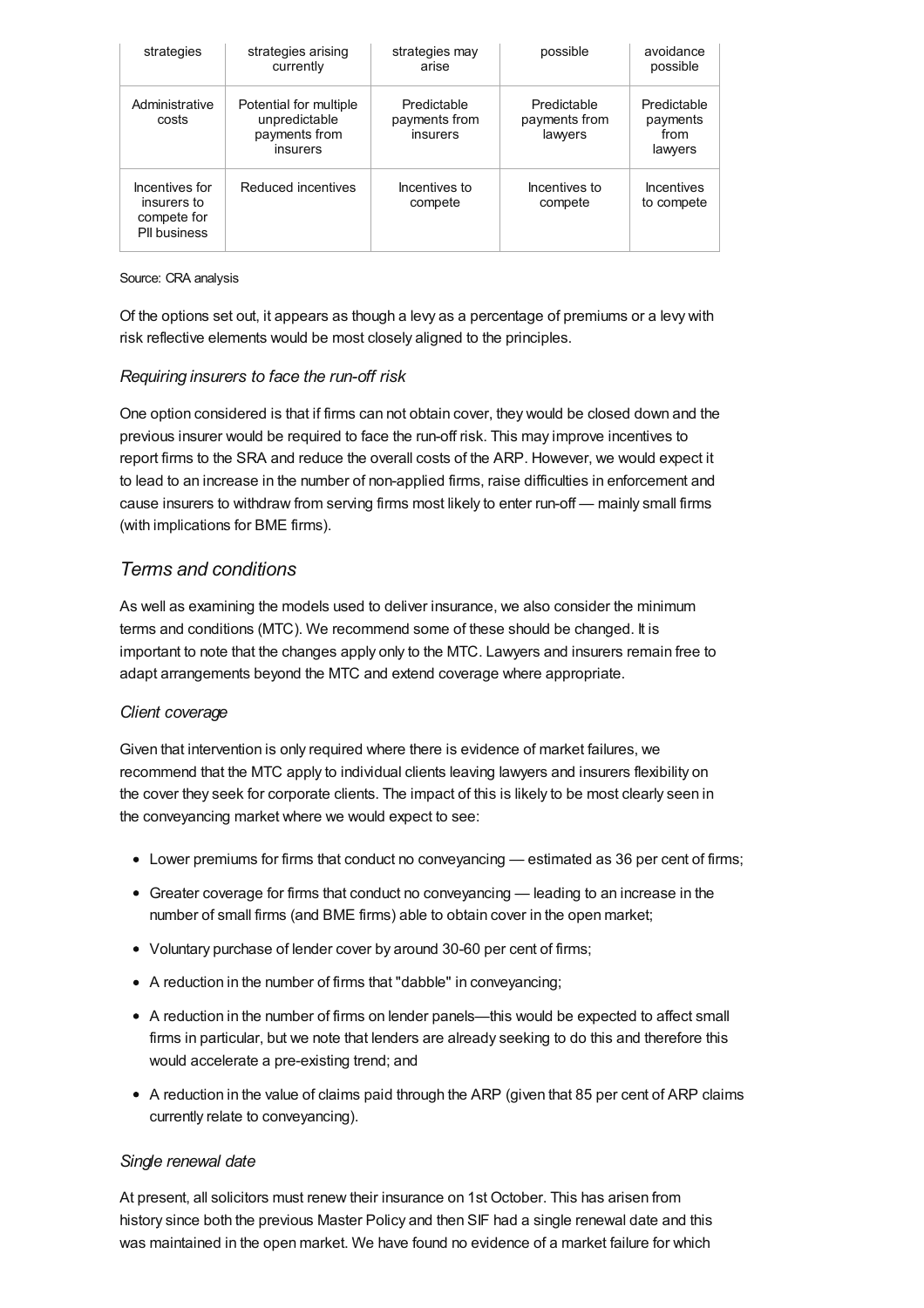the appropriate regulatory solution is a single renewal date.

In addition, there is evidence that the current arrangement is causing problems in the market with some insurers and brokers under resourcing constraints and small firms facing short renewal periods preventing them from comparing quotes from different insurers. Removing the single renewal date would:

- Significantly reduce the need of the ARP to provide temporary cover to solicitors (340 firms used this in 2008/09) bringing benefits to small firms (and therefore BME firms);
- Increase the availability of cover from the open market by some firms avoiding the ARP altogether, enabling exit from the ARP, and facilitating entry of new firms; and
- Reduce the cost of insurance: Around 10 per cent of solicitors indicate that they have difficulty in renewing their insurance due to having little time to renew their quote. Variable renewal dates would be expected to reduce the extent to which firms have a short period of time to consider their quotes and therefore may increase price competition.

Removal of the single renewal date will cause additional requirements related to monitoring firms to ensure that they have the necessary insurance cover in place, but the SRA does not consider this to be prohibitive and many other professions manage similar processes without difficulty. It will be important for the SRA to ensure it will have in place a robust monitoring process for checking compliance with insurance requirements before the single renewal date is removed.

# *Failure to pay premiums*

Under the current arrangements, insurers remain on risk for firms that do not pay their insurance premiums. This is not normal business practice and there is no good reason for this requirement. In addition, the current arrangements cause insurers to have incentives to not report firms to the SRA, but rather wait until the end of the year's coverage, because of the concern that the insurer would remain on risk for run-off cover despite no premiums being received for this. Removing this requirement, for both a normal indemnity year and run-off, would improve these incentives. This is likely to identify problems occurring more quickly and therefore reduce the level of overall claims arising.

### *Run-off cover*

The requirement to have run-off cover is considered to be necessary given that PII operates on a claims-made basis. There is little evidence of claims being made more than 6 years after a firm closes down and this time scale is consistent with that in other professions.

Even if premiums are paid, the provision of run-off cover means insurers have incentives not to report high risk firms to the SRA, but rather to wait until the end of the indemnity year with a high chance that the firm would subsequently fall into the ARP. As noted, the cost of this is estimated at around £3.7 million. We recommend that the SRA scrutinise each firm that enters the ARP. If there is evidence that the previous insurer should have reported the firm to the SRA but failed to do so, then:

- the insurer could be fined for failure to comply with the requirements in the qualifying insurers agreement;
- the insurer could be liable for the claims that arose between the time at which the insurer could reasonably have been expected to report the firm to the SRA and when the firm entered the ARP; or
- the insurer could be liable for the whole run-off cover for that firm (with or without the specified premium being paid to them).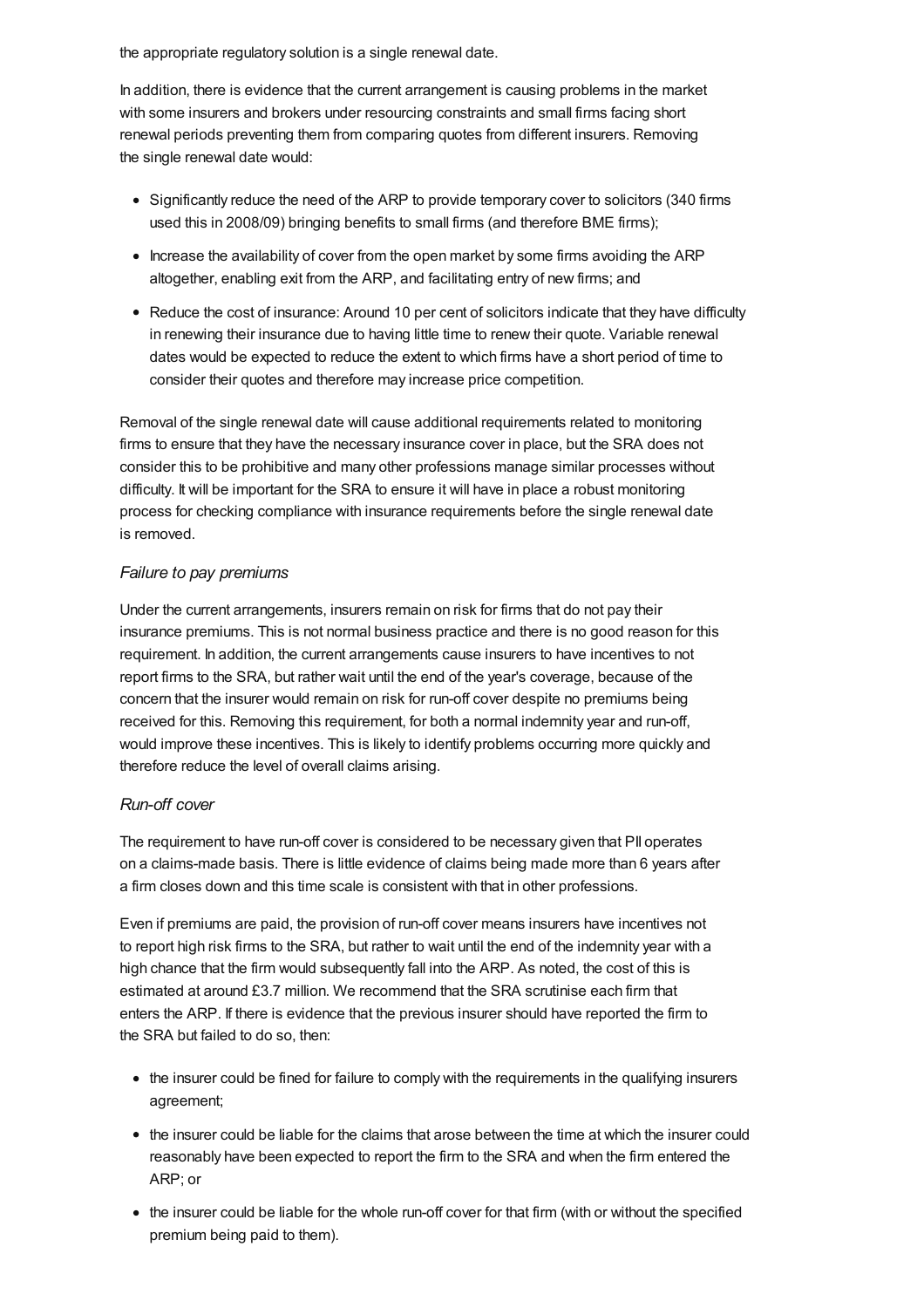If insurers already report dishonest firms to the SRA there would be no impact from these changes. Alternatively, we would expect to see an increase in the number of firms that are reported to the SRA (potentially over-reporting unless criteria are clear). Depending on the option taken, insurers may withdraw from serving firms likely to go into run-off (small firms and therefore BME firms)

### *Other terms and conditions*

We have reviewed other components of the MTC where the evidence does not suggest that arrangements should be changed. This includes:

- Qualifying insurers Due to the number of terms and conditions that must be fulfilled and the current funding of the ARP we recommend the retention of the qualifying insurer agreement rather than moving to a purely open market. We conclude that it would not be appropriate to place an additional constraint on insurers (such as the need for a particular credit rating) since the SRA is not the regulator of insurers. Any concerns regarding the stability of specific insurers would be best taken up through discussions with the FSA.
- $\bullet$  Level of cover –We find no evidence that the level of cover (£2/3 million) is currently set too low as there is no evidence of client complaints related to this. We do not find evidence that this should be set at a lower level than at present since 23 per cent of claims relate to claims valued at between £1 million and the £2/3 million minimum. It would be useful to ensure that the level of cover is reviewed over time to make sure that it is in line with typical high value claims for individuals.
- Payment of excess Failure to restrict aspects of the excess could lead firms to apply a very high excess in order to reduce their premiums without taking into account the detrimental effect on clients. This concern necessitates some form of restriction on the level of the excess. All comparable schemes have restrictions in place related to the excess. The SRA's approach whereby insurers are on risk for paying the excess, but can seek redress from the firm, gives insurers and firms flexibility to arrange a suitable level of excess whilst preventing firms from acting against the interest of clients.
- Misrepresentation of information Insurers are currently prohibited from avoiding or repudiating the insurance on the ground of non-disclosure or misrepresentation of information. Although this is an unusual provision in most insurance markets it is relatively common for PII cover in order to protect clients. As clients need to be protected it is important to asses who is in the best position to limit misrepresentation from arising. The experience of insurers and the fact that they observe proposal forms puts them in the best place to address this suggesting cover should stay as it is. Insurers have not provided any evidence suggesting that nondisclosure or mis-representation of information has caused a substantial amount of concerns.
- Fraud Currently the cost of fraud (unless it relates to sole practitioners or all the principals in a firm) is covered under the PII policy. Some insurers have indicated that this is an unusual provision for insurance. Discussions with other schemes indicate that similar cover is in place elsewhere and other insurers have indicated that it is not prohibitive to cover these risks. Furthermore, our research finds that many insurers offer top-up insurance that covers fraud in the same way and as many as 40 per cent of two-partner firms may take out top-up cover. This indicates that the magnitude of the distortion of incentives regarding risk management is not causing serious concerns.

# *Compensation Fund*

Information provided with respect to the Compensation Fund has been limited and therefore the assessment is more indicative. However, we have considered whether it would be appropriate to have a separate Compensation Fund for (different types of) ABSs. We disagree with this suggestion because differentiation on the basis of legal structure is not an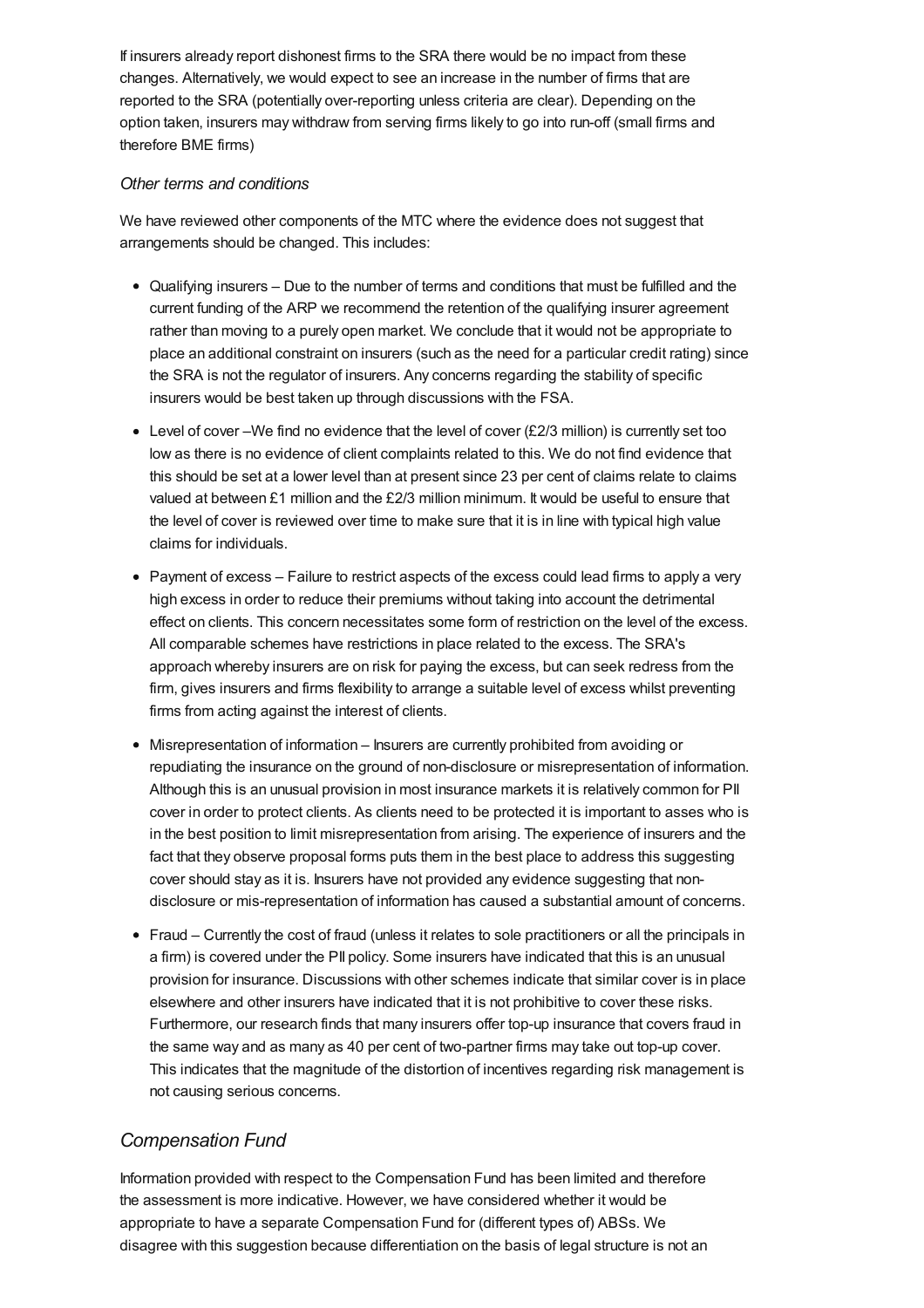appropriate basis on which to have separate funds. Further, the separation of groups on this basis may discriminate against ABSs and in particular could cause problems for those ABSs that are first movers.

There are a number of options that could be considered in respect of the method of contributions to the Compensation Fund including: individuals and firms each making a flat contribution; the addition of a small number of risk rating factors; risk rating applied to all firms on an individual basis; or levies on insurance premiums. There are advantages and disadvantages of each.

# *Future developments*

At present, once firms have met regulatory requirements to enter the legal services market, they have the ability to conduct any type of work within the regulatory boundary. For this reason, we have not recommended changing the requirement that PII cover all activities conducted by lawyers on behalf of individual clients.

However, it is worth noting that the regulatory approach itself could change over time. For example, the SRA could move towards "activity-based" regulation or make increasing use of the ability to place conditions on licensing arrangements. Such an approach could lead firms to be regulated to conduct particular types of legal services (e.g. conveyancing, probate, personal injury etc.) or to operate in particular ways (e.g. not being allowed to hold client money).

If regulation moves in this direction, the MTC could adapt to reflect these developments. We would expect this to lead to additional flexibility in the MTC, enabling more firms to find insurance cover for a more limited range of activities. In this regard, it is important to recall that there is currently concern regarding regulatory failure in respect of setting the boundary of regulation. This suggests that it may be appropriate for the SRA to overcome the current regulatory failure regarding setting the boundary before introducing flexibility in the MTC. To do otherwise would run the risk of introducing the potential for additional regulatory failure across a multitude of boundaries.

Finally, it is not obviously necessary to retain both a Compensation Fund and an ARP over the longer term and it may be possible to move the functions of the latter into the former. We do not recommend this at present. Instead it is appropriate: first to consider which of the functions currently conducted by the ARP should be retained; then to consider how these functions, along with those in the Compensation Fund, should most appropriately be funded; and only then to consider the appropriate structure to use.

Table 2 below sets out our overall recommendations for change to the current approach.

| Table 2: Summary of recommendations for change |  |  |
|------------------------------------------------|--|--|
|------------------------------------------------|--|--|

|                    | Recommendation<br>and reasoning                                                                                                                                                       | Impact                                                                                                                                                                                                                                                                                                                                         |
|--------------------|---------------------------------------------------------------------------------------------------------------------------------------------------------------------------------------|------------------------------------------------------------------------------------------------------------------------------------------------------------------------------------------------------------------------------------------------------------------------------------------------------------------------------------------------|
| Client<br>coverage | Require cover for<br>individual clients<br>but not for other<br>clients as market<br>failure is not<br>evident for them<br>Retroactive cover<br>would need to be<br>in place for work | For firms that conduct no conveyancing we expect<br>lower premiums and greater open market<br>coverage for small and BME firms; voluntary<br>purchase of lender cover by other firms; reduction<br>in "dabblers"; reduction in claims paid through the<br>ARP; continued trend in reduction in the number of<br>(small) firms on lender panels |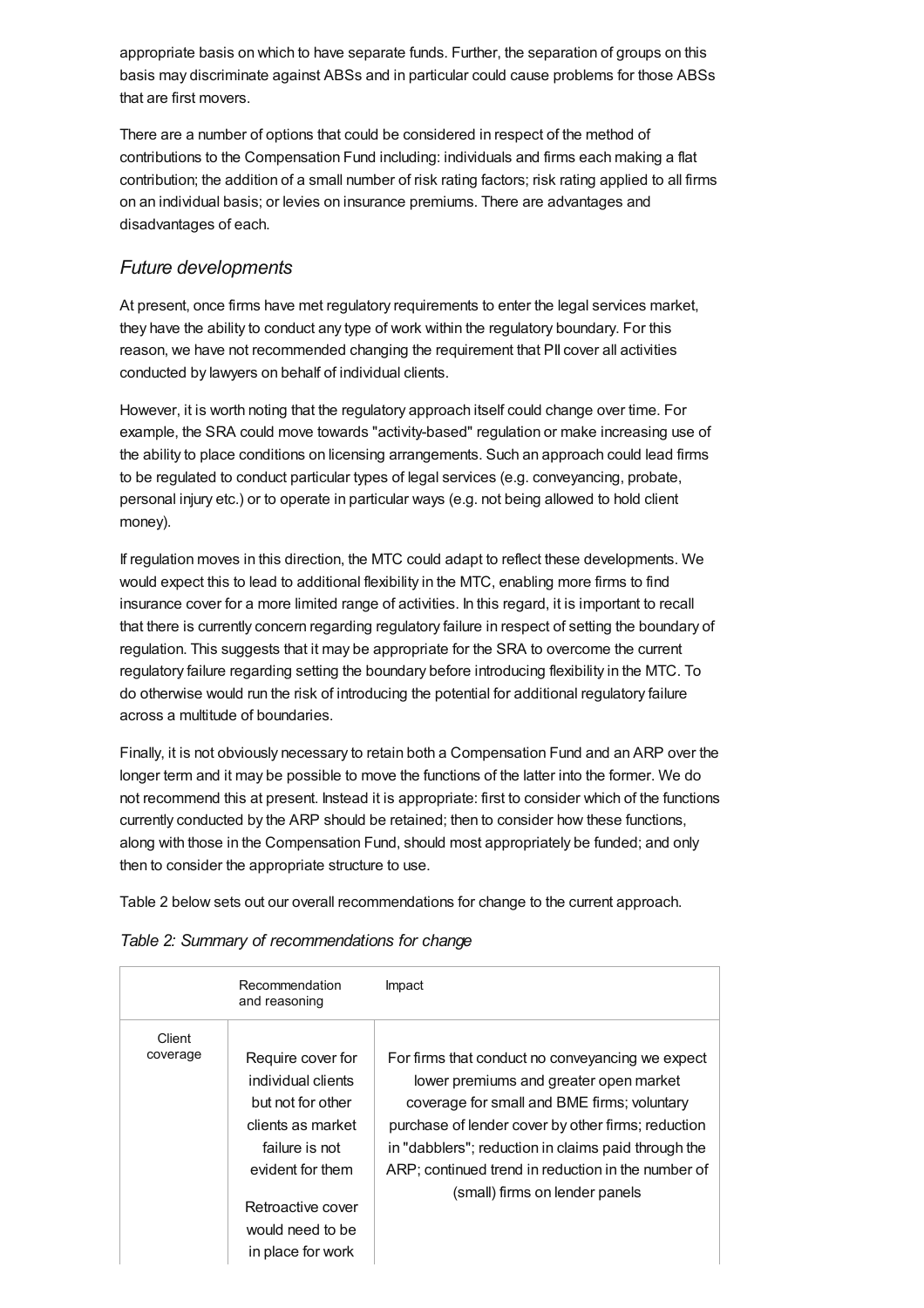|                            | done for<br>commercial clients<br>before the date of<br>the change in<br>MTC)                                                                                                                                                                                                                               |                                                                                                                                                                                                               |
|----------------------------|-------------------------------------------------------------------------------------------------------------------------------------------------------------------------------------------------------------------------------------------------------------------------------------------------------------|---------------------------------------------------------------------------------------------------------------------------------------------------------------------------------------------------------------|
| Single<br>renewal date     | Remove restriction<br>of single renewal<br>date.No evidence<br>of market failure<br>for which a single<br>renewal date is an<br>appropriate<br>intervention<br>Evidence of<br>problems<br>particularly for<br>small firms<br>because of<br>resourcing<br>constraints arising<br>from single<br>renewal date | Reduction in need for temporary cover; increased<br>cover in the open market especially for small and<br>BME firm; reduction in cost of insurance.<br>Additional requirements for SRA regarding<br>monitoring |
| Non-payment<br>of premiums | Remove insurance<br>cover when<br>premiums are not<br>paid (for indemnity<br>year, run-off and in<br>ARP)<br>This is in line with<br>good business<br>practice and<br>prevents payers<br>subsidising non-<br>payers                                                                                         | Enhances risk management; restores incentives<br>for insurers to report firms to the SRA thereby<br>reducing overall claims; no obvious equality and<br>diversity impacts                                     |
| Funding by<br>firms in ARP | Use individual<br>underwriting in order<br>to reflect risk                                                                                                                                                                                                                                                  | Improves risk management; reduces concerns that<br>27.5% premium is unduly penal; alleviates concerns of<br><b>BME</b> firms                                                                                  |
| Compensation<br>Fund       | Maintain single<br><b>Compensation Fund</b><br>including for ABSs                                                                                                                                                                                                                                           | Legal structure is an inappropriate distinction;<br>separation may distort competition with ABSs and<br>hinder first movers                                                                                   |

Source: CRA analysis

 $\Gamma$ 

Table 3 below sets out the areas where there are a variety of options that could be considered.

*Table 3: Potential options for consideration*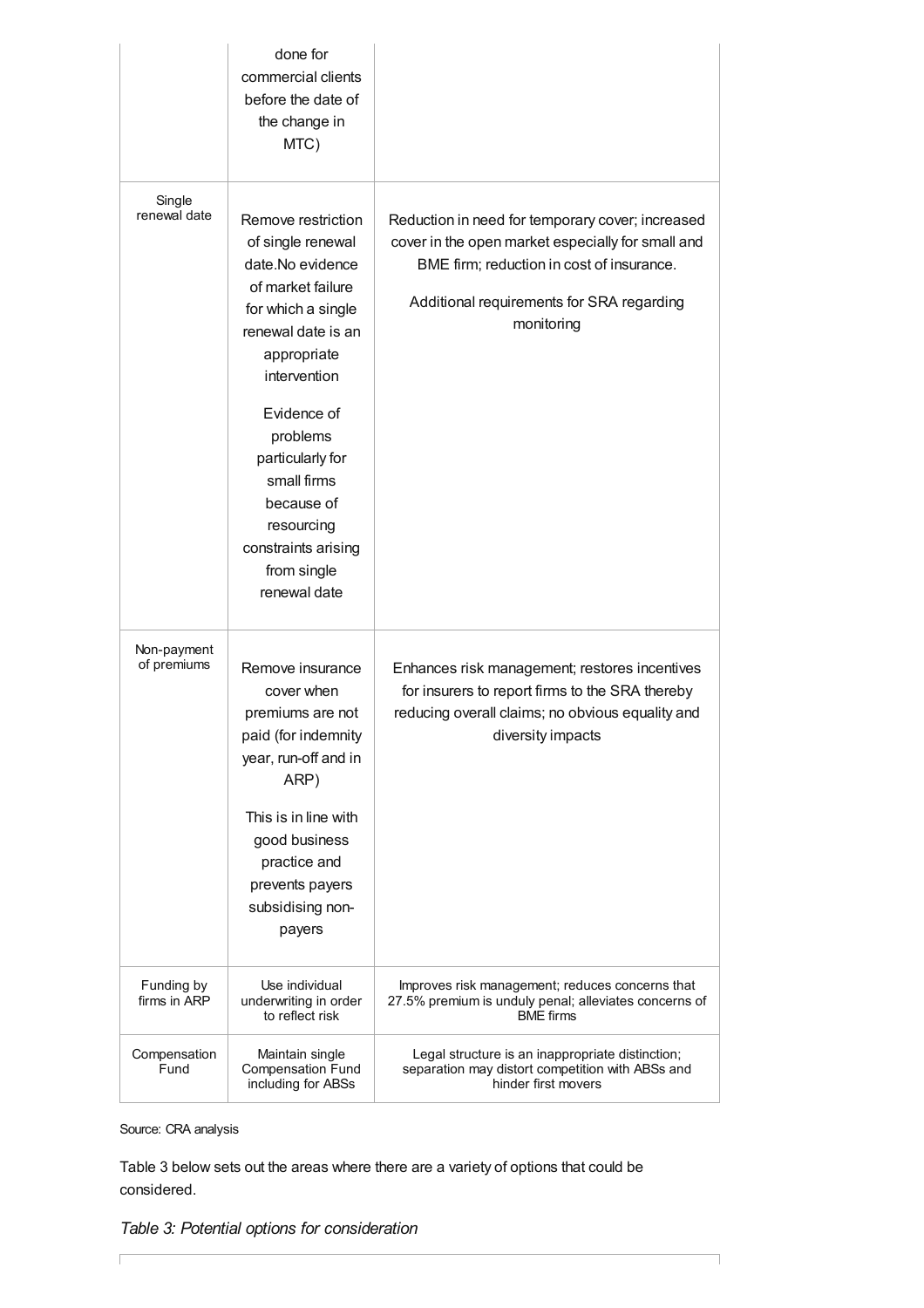|                                                                                                 | Potential options and reasoning                                                                                                                                                                                                   | Impact                                                                                                                                                                                                                                                                    |
|-------------------------------------------------------------------------------------------------|-----------------------------------------------------------------------------------------------------------------------------------------------------------------------------------------------------------------------------------|---------------------------------------------------------------------------------------------------------------------------------------------------------------------------------------------------------------------------------------------------------------------------|
| Rehabilitation<br>of firms in<br>difficulty in<br><b>ARP</b><br>Temporary<br>insurance<br>cover | Remove this role so that all<br>firms in the ARP are shut<br>down<br>If rehabilitation role removed,<br>then also remove the<br>provision of temporary cover<br>after 3 years subject to the<br>removal of single renewal<br>date | SRA no longer sets the regulatory<br>boundary; 26 ARP firms not<br>rehabilitated at £140,000 per firm;<br>BME no more likely to exit but<br>disproportionately in ARP<br>No additional impact in comparison to<br>the recommendation to remove the<br>single renewal date |
| Misalignment<br>of incentives<br>re ARP/run-off                                                 | Align incentives through financial<br>incentives on insurers through:<br>fines; liability for claims from<br>failure to report to time firms<br>enters ARP; or making insurers<br>liable for run-off                              | No impact if insurers already report<br>Increase in firms reported to SRA;<br>potential withdrawal from small (and<br>BME firms) depending on approach<br>taken                                                                                                           |
| ARP run-off                                                                                     | Last insurer on risk to accept the<br>run-off cover                                                                                                                                                                               | May improve reporting to SRA and<br>reduce ARP costs; likely increase in non-<br>applied firms; difficulties in enforcement;<br>withdrawal of insurers from serving firms<br>likely to enter run-off (small and therefore<br>BME firms)                                   |
| Funding of<br><b>ARP shortfall</b>                                                              | Consider levy as percentage of<br>premium; levy with risk reflective<br>elements; levy as fixed premium                                                                                                                           | Current funding mechanism distorting<br>incentives for insurers to seek new<br>business and avoidance strategies are<br>observed                                                                                                                                          |
| Funding<br>Compensation<br>Fund                                                                 | Consider addition of a small<br>number of risk rating factors; risk<br>rating applied to all firms on an<br>individual basis; or levies on<br>insurance premiums.                                                                 | Current funding mechanism may not be<br>sufficiently risk reflective                                                                                                                                                                                                      |

#### Source: CRA analysis

[Notes](#page-12-3)

- <span id="page-12-3"></span><span id="page-12-0"></span>1. Throughout the report we use the terms "firms" and "solicitors" interchangeably to refer to those entities regulated by the SRA. We explicitly highlight issues that are specific to Alternative Business Structures (ABSs), but otherwise the comments related to solicitors would be expected to apply to ABSs as well.
- <span id="page-12-1"></span>2. Licensed Conveyancers as regulated by the Council for Licensed Conveyancers (CLC); Surveyors as regulated by the Royal Institute of Chartered Surveyors (RICS); Financial advisers conducting insurance intermediation services as regulated by the Financial Services Authority (FSA); Accountants as regulated by the Institute of Chartered Accountants in England and Wales (ICAEW); and Accountants as regulated by the Association of Chartered Certified Accountants (ACCA).
- <span id="page-12-2"></span>3. In the case of Ireland, the ARP was suspended during the 2009/10 indemnity year although it is intended that the ARP will be in place for the 2010/11 indemnity year.